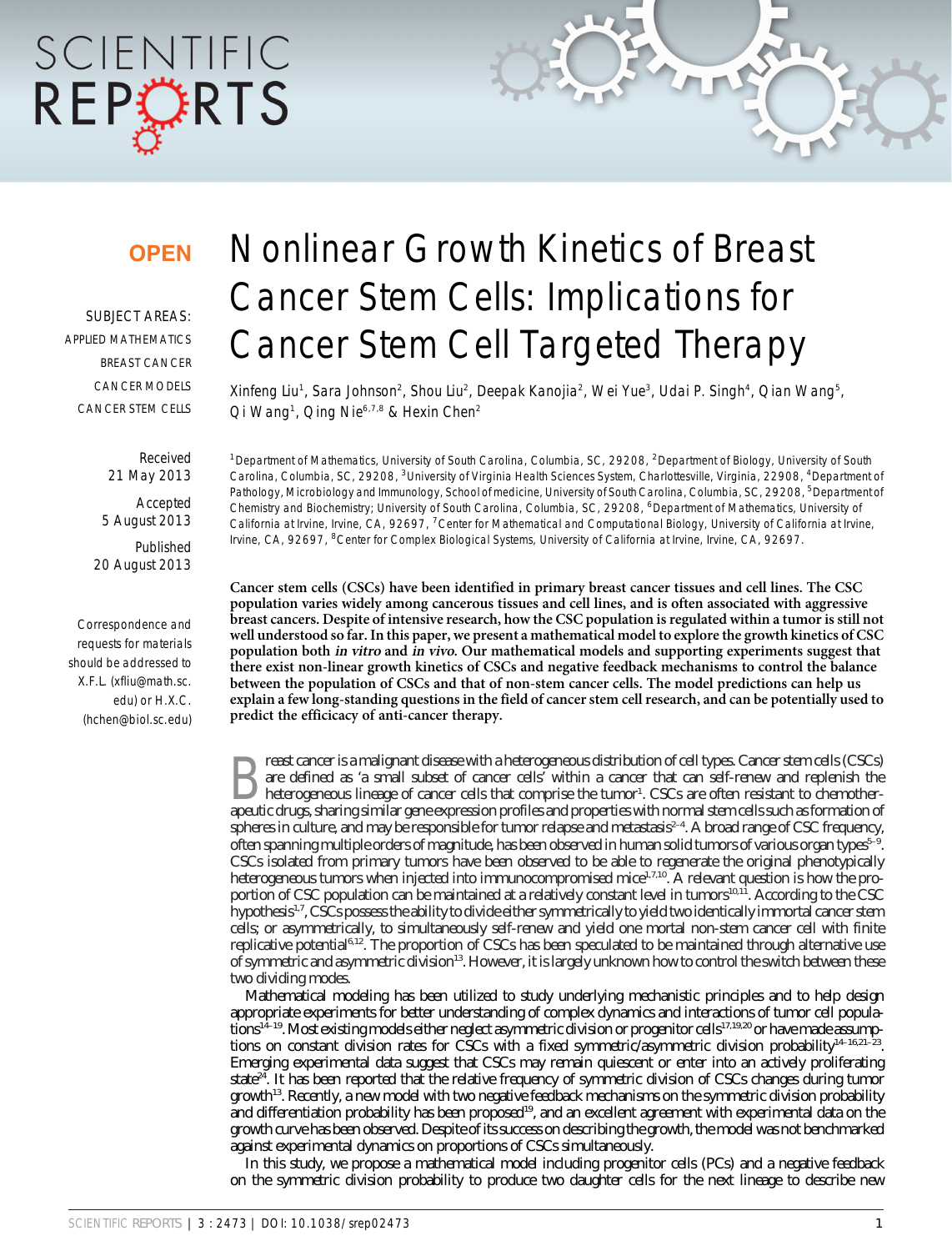experimental observations performed both in vitro and in vivo. The mathematical model proposed in this study can fit both the growth kinetics and the proportion of CSCs in vitro and in vivo very well. In addition, we investigate the robustness and sensitivity of the models under the influence of various intrinsic and extrinsic factors and simulate potential outcomes of different therapeutic strategies for breast cancer.

#### Results

Cancer stem cell hypothesis as an explanation of the Gompertzian growth curve both in vitro and in vivo.It has been well-documented that the growth curve of breast cancer cells both in vitro and in vivo shows a Gompertzian shape but the underlying mechanism for the Gomperzian nature of tumor growth remains unknown<sup>25-27</sup>. Here, we will explore the CSC hypothesis as an explanation for Gomertzian growth of tumors. According to the CSC hypothesis<sup>1,10</sup>, breast cancer cells can be artificially divided into three main types: cancer stem cells (CSCs), progenitor cells (PCs), and terminally differentiated cells (TDCs). Cancer stem cells can divide symmetrically to produce two CSCs or two PCs, or asymmetrically to generate one CSC and

one PC. A similar mechanism applies to progenitor cells, which have limited proliferation capacity. On the other hand, TDCs lose the ability to divide further and die at predictable rate (Fig. 1a). The population dynamics of the three cell types can be described by a system of ordinary differential equations,

$$
\frac{dx_0(t)}{dt} = (p_0 - q_0)v_0x_0(t) - d_0x_0(t),
$$
  
\n
$$
\frac{dx_1(t)}{dt} = (1 - p_0 + q_0)v_0x_0(t) + (p_1 - q_1)v_1x_1(t) - d_1x_1(t),
$$
 (1)  
\n
$$
\frac{dx_2(t)}{dt} = (1 - p_1 + q_1)v_1x_1(t) - d_2x_2(t).
$$

Here we denote  $x_i(t)$  the number of cells at time t for cell type i,  $i =$ 0,1,2,  $p_0(p_1)$  the probability that a CSC (PC) is divided into a pair of CSCs (PCs), and  $q_0(q_1)$  the probability that a CSC (PC) is divided into a pair of PCs (TDCs). Thus,  $1 - p_0 - q_0 (1 - p_1 - q_1)$  denotes the probability that an asymmetric cell division takes place from CSCs (PCs) to PCs (TDCs). Here  $v_0$  and  $v_1$  are the synthesis rates, which quantify how rapidly cells divide at each lineage stage in unit time,  $d_i$ , i  $= 0,1,2$ , is the degradation rate of CSCs, PCs or TDCs, respectively.



Figure 1 <sup>|</sup> Feedback regulation of symmetric division probabilities and proliferation rates of CSCs and PCs by TDCs. (a) A simple model for the proliferative kinetics of tumor cell populations. CSCs: cancer stem cells; PCs: progenitor cells; TDCs: terminally differentiated cells. The v-parameters quantify how rapidly cells divide at each linear stage. The p and q parameters quantify the fraction of symmetric division to produce two daughter cells that remain at the same stage and the next stage respectively  $(1-p-q)$  is the fraction of asymmetric division). d is the degradation rate of TDCs. (b) Scheme of a model with two negative feedback controls on the proliferation rates and symmetric division probabilities of CSCs and PCs by TDCs. (c) Typical simulation data of the four models in comparison with experimental data on the cell proliferation kinetics in vitro. MCF7 cells (1.5  $\times$  10<sup>5</sup>) are seeded in a 10-cm cell culture dish, cultured in normal conditions and counted every two days for 14 days. (d) Typical simulation data with two feedbacks compared with in vivo tumor growth rate. H605 mouse cells and MCF7/HER2 human breast cells  $(5 \times 10^5)$  are injected into mammary gland of MMTV-Her2/neu sygeneic and NOD/SCID mice respectively. The tumor growth is measured using caliper weekly. There is general agreement in the literature that 1 cm<sup>3</sup> tumor mass contains ~10° cells. The tumor volume (cm<sup>3</sup>) is estimated using the formula: tumor volume = (long axis)  $\times$  (short axis)<sup>2</sup>  $\times$   $\pi$ /6. There are some variations in tumor initiation time points. But the tumor growth curves from all of mice show the typical Gompertzian growth pattern. Two mice selected from each group are shown in the figure. The estimated parameter values for the simulations are given in Table S2.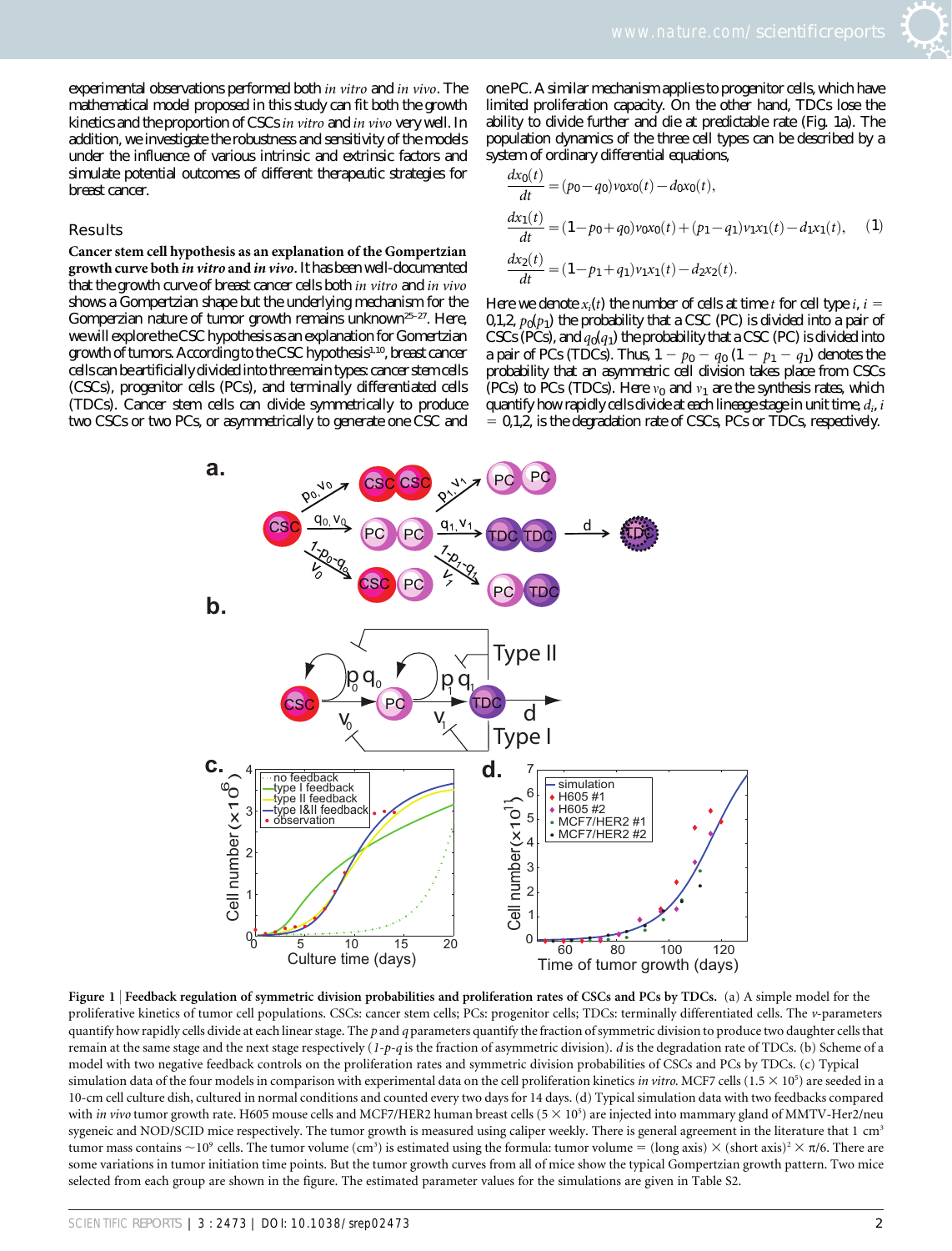When this model is used to study the proliferation dynamics of tumor cells in cell culture, we find that it is very sensitive to the model parameters while the system reaches equilibrium. If  $d_0 < (p_0 - q_0) v_0$ or  $d_1 < (p_1 - q_1)v_1$ , the number of cells will increase indefinitely, whereas the cell numbers will diminish over time if  $d_0 > (p_0 - q_0)v_0$ and  $d_1 > (p_1 - q_1)v_1$ . In reality, the growth of breast cancer MCF7 cells in vitro shows a typical Gomperzian curve: a slow initial growth phase, followed by an exponential growth phase, and then a plateau phase eventually (Fig. 1c). In order for the system to reach the steadystate plateau phase, the conditions  $d_0 = (p_0 - q_0)v_0$  and  $d_1 < (p_1 q_1$ ) $v_1$  must be satisfied. With these stringent conditions, the simple lineage model is unable to describe the dynamics of tumor cell growth observed in vitro (Fig. 1c).

Negative feedback has been shown to regulate self-renewal and proliferation of normal stem cells during organogenesis<sup>20,28,29</sup>. A similar mechanism can exist for cancer cells in tumors<sup>19</sup>. To test this hypothesis, we first add feedback loops from TDCs to the division rate of CSCs and PCs in our model, denoted as Type I feedback. Specifically, we replace  $v_0$  and  $v_1$  by a nonlinear decreasing Hill function of the TDC population with a time delay  $\tau$  and feedback strength parameters  $\beta_0$  and  $\beta_1$ , respectively, (also see Eq. (S2) in Supplement),

$$
v_0 \to \frac{v_0}{1 + \beta_0 (x_2(t-\tau))^2}, \ v_1 \to \frac{v_1}{1 + \beta_1 (x_2(t-\tau))^2}.
$$
 (2)

The hill function is generally one of the first choices for modeling feedback when there is a lack of experimental observation in responding curve<sup>19,20,28</sup>. With the negative feedback, the simulated growth curve is found to describe the observed experimental data better (Fig. 1c). When we use an appropriate exponential function to model the feedback, the simulated curve also matches well with the experimental observations, but two functional forms behave differently when fitted to our observed data (Fig. S1 c–f).

Although adding Type I feedback can simulate the growth dynamics of tumor cells in culture, we wonder whether other feedback mechanisms could achieve the similar effect. Experimental data suggests that the cell population heterogeneity may also play a role in determining the growth rate of tumors both *in vitro* and *in vivo*<sup>2,3</sup>. We then add a feedback from TDCs to the symmetric division probabilities of CSCs and PCs, denoted as Type II feedback. In this case, the division probabilities  $p_0$ ,  $q_0$ ,  $p_1$  and  $q_1$  are modeled by a nonlinear decreasing Hill function controlled by the TDC level with a time delay  $\tau$  and feedback strength parameters  $\gamma$  (also see Eq. (S3) in Supplement),

$$
p_0 \to \frac{p_0}{1 + \gamma_1^0 (x_2(t-\tau))^2}, q_0 \to \frac{q_0}{1 + \gamma_2^0 (x_2(t-\tau))^2},
$$
  
\n
$$
p_1 \to \frac{p_1}{1 + \gamma_1^1 (x_2(t-\tau))^2}, q_1 \to \frac{q_1}{1 + \gamma_2^1 (x_2(t-\tau))^2}.
$$
\n(3)

Similar to Type I feedback, this model can also describe the experimental tumor growth data better than the one without feedback (Fig. 1c). From our observed data, we observe that very few CSC or PC cells die, suggesting a very small death rate for CSCs and PCs compared to that of TDCs. We also observe that adding the dependence of CSC or PC death rate on the fraction of TDCs does not change any of the main results (Fig. S1 a and b).

In order to test whether our model can also predict the tumor growth curve in vivo, we monitor the tumor growth in the transplanted animals. The growth of these tumors demonstrates that the variability is typical of malignant proliferation. For each tumor, we search for the best fitting to the observed experimental data using the least square method in L2 norm. Examples of curves fitted to the data for two types of tumor cells are illustrated in Fig. 1d. A good agreement has been achieved for the model with two feedbacks. All the parameters are the same as in Fig. 1c except for the ones controling the feedback strength. Here, we find that the feedback strengths ( $\beta$ and  $\gamma$ ) for both type I and II feedbacks are much weaker than the case of in vitro data (see Table S2). This result is consistent with previous studies showing that in vitro culture of primary tumor cells induces differentiation<sup>10,30</sup>.

Negative feedback loops are required to control the CSC population. We next test whether the models can be applied to address another interesting phenomenon in cancer stem biology: the equilibrium between CSCs and non-cancer stem cells seems to be very robust and can be readily established after a perturbation<sup>10,11,15</sup>. To test our models, we conducted two sets of experiments: 1) we culture breast cancer MCF7 cells starting at a very low density and monitor the proliferation kinetics of CSCs during the course of culture until they reach confluence; 2) we sort out the putative CSC population from MCF7/HER2 cells which contains a relatively high percentage of CSCs and monitor the differentiation process of CSCs. To test the hypothesis of the feedback on the proliferation of CSC from the differentiated cancer cells, we expect to observe different proliferation kinetics of CSCs generated from either the heterogeneous cell population or the relatively pure CSC population. The relative proportion of CSCs is measured using fluorescence-activated cell sorting (FACS) with the putative CSC makers  $CD44^+CD24^{-10}$ .

During the time course of culturing MCF7 cells, we observe that the proportion of CSCs continues to increase, reaches the peak around 5 days and then slowly goes back to the original level (Fig. S2). When we use our models to simulate the fluctuation of CSC contents during the culture course, none of the simple models including the linear model without feedback, nor the models with either Type I or Type II feedback is able to match the observed data (Fig. 2a). With a combination of both Type I and Type II feedback, however, the simulated dynamics of the CSC population agrees well with the experiments (Fig. 2a and Fig. S2a). Therefore, both Type I and Type II feedback should be included in the population dynamic model.

To further demonstrate that differentiated cells have a negative feedback on the proliferation of CSCs, we monitor the proliferation kinetics of CSCs generated from the FACS-sorted relatively pure CSC population (Fig. S2b). Without feedback, we expect that the percentage of CSC gradually deceases until that the new equilibrium is reached between CSCs and non-stem cancer cells. Surprisingly, we find that the percentage of CSCs sharply drops from 80% to 16% after two days, then slowly increases to reach the peak of 30–40% at day 8 and gradually decreases to the pre-sorting level within the following one week (Fig. 2b). Our model indicates that the parameter  $(\tau)$  for the time delay should be two days, and the first phase decrease in the proportion of CSC is due to the delayed negative feedback exposed before cell sorting. This delayed negative feedback effect is released after first found of division, and the new feedback is added back to the system which contributes to the increase in the proportion of CSCs like the case of culturing MCF7 in Fig. 2a.

Overexpression of HER2 promotes either symmetric division or increases proliferation rates of CSCs, leading to expansion of the CSC population. A well-regulated biological system should be robust to genetic and environmental variations. To study sensitivity of the models to their parameters, we systematically vary the symmetric division probabilities and proliferation rates ( $p_0$ ,  $q_0$ ,  $v_0$ ,  $p_1$ ,  $q_1$  and  $v_1$ ) to exam how these changes can affect two main outputs of the system: the overall tumor cell growth and the proportion of CSCs. We find that the qualitative feature of tumor cell growth is very robust to variations of  $p_0$ ,  $v_0$  as the growth curves agree with each other within 5% of error tolerance even when the values of  $p_0$ ,  $v_0$  are increased by 50%. On the other hand, the tumor growth rate is very sensitive to changes of  $p_1$ ,  $v_1$ , and the effect of  $p_1$  on the tumor size is more prominent than that of  $v_1$  (Fig. 3a). We next investigate the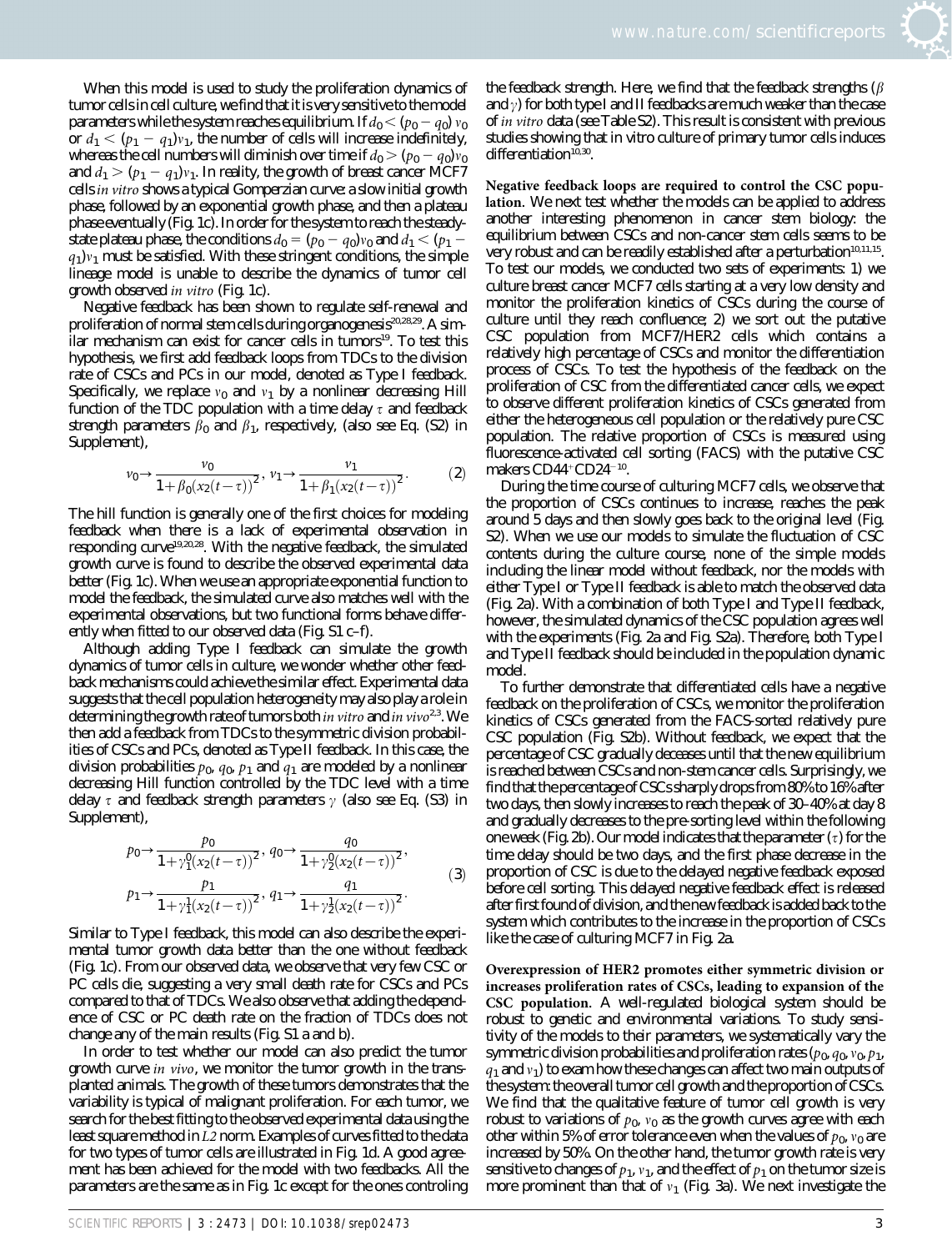



Figure 2 | Negative feedback is required for maintenance and regeneration of the equilibrium between CSCs and non-stem cancer cells. (a) Maintenance of the relatively constant CSC population in cell culture. The cell culture is performed as described in Fig. 1C legend. The percentages of CSCs (CD44<sup>+</sup>CD24<sup>-</sup> cells) are measured using FACS analysis every two days. (b) Regeneration of the equilibrium between CSCs and non-stem cancer cell. The putative CSCs (CD44<sup>+</sup>CD24<sup>-</sup> cells) are sorted among MCF-7/HER2 cells by flow cytometry, and then seeded at low density ( $5 \times 10^4$  cells/ 10 cm plate) in DMEM medium containing 10% FBS. The percentages of CSCs (CD44+CD24-cells) are measured using FACS analysis every two days. The data are shown as the means of triplicate experiments. The estimated parameter values for the simulations are given in Table S2.

effects of  $p_0$ ,  $v_0$ ,  $p_1$  and  $v_1$  on the relative proportion of CSCs over time (Fig. 3b). An increase in  $p_0$ ,  $v_0$  can dramatically change the proportion of CSCs, while an increase in  $p_1$ ,  $v_1$  reduces the proportion of CSCs. Moreover, the change in  $p_0$  has a more dramatic effect than that in  $v_0$ .

To test negative feedback mechanisms predicted by the model experimentally, we investigate how the genetic perturbation can affect the dynamic change in cancer cell subpopulations. Oncogene HER2 is a well-studied oncogene known for its role in promoting cancer cell survival and proliferation, and recently implicated in generation and maintenance of CSCs<sup>31,32</sup>. We examine the consequence of HER2 overexpression in breast cancer cell line MCF7. Western blot analysis results show that HER2 signaling is activated in MCF7-HER2 cells (Fig. S3). Intriguingly, we observe that overexpression of HER2 in MCF7 cells has no effect on the growth kinetics of the total cell population (Fig. 3c), but can result in an almost 13 fold increase in the CD44+CD24<sup>-</sup> cell population (11.4  $\pm$  1.5% vs.  $0.9 \pm 0.3$ %) (Fig. 3d), which is the putative CSC population<sup>10</sup>. Apparently, overexpression of HER2 doesn't generate the feedback aimed at  $p_1$  and/or  $v_1$  because changes in  $p_1$  and/or  $v_1$  can, in theory, produce more visible effect on the growth kinetics of tumor cells. Given that negative feedback aimed at either  $v_0$  (division rate) or  $p_0$ (self-renewal probability) can lead to dramatic changes in the proportion of CSCs, it is likely that overexpression of HER2 increases  $v_0$ and/or  $p_0$ . This possibility is supported by a recent finding that HER2 overexpression in mammary CSCs increases the frequency of selfrenewal division $13$ .

Majority of tumorspheres are generated from PCs instead of CSCs. The equilibrium between CSCs and non-stem CSCs may be

disturbed by extrinsic factors such as culture conditions. Tumorsphere culture has been widely used to enrich and culture CSCs from a variety of cancers including the breast cancer<sup>33,34</sup>. Since tumorspheres are cultured in a suspension medium without serum, the majority of non-stem cancer cells die within the first 24– 48 hours. Presumably, all CSCs and partial PCs can survive these harsh conditions and then proliferate to form tumorspheres after a certain period of culture. Our previous data show that primary tumor cells derived from MMTV-Her2 transgenic mice can be cultured as tumorspheres for more than twenty passages<sup>35</sup>. We observe that tumorsphere-forming efficiency gradually increases over the early passages, reaching a plateau after passage 11 (Fig. 4b)<sup>35</sup>. Similar phenomena have been reported for other cell lines in the literature36,37. It is widely speculated that the increase in tumorsphereforming efficiency is positively correlated to the proportion of CSCs. Here we use the model with a combination of Type I and II feedback (Eq. (S4) in Supplement) to quantitatively show how the subpopulation of cells evolves over the passages of tumorsphere in culture.

Our model uncovers several unanticipated results in such temporal courses. First, even though the proportion of CSCs shows a sharp increase in the first generation of tumorspheres, it cannot continue to increase over the tumorsphere passages. To the contrary, the proportion of CSCs dramatically decreases after  $8 \sim 10$  passages of tumorsphere culture (Fig. 4c). We test this prediction by evaluating the tumorigenicity of tumorspheric cells at different passages in syngeneic animals. We observe that the proportion of CSCs in the first generation of tumorspheres is enriched by about 30-fold; in the meantime, the tumorigenicity of tumorspheres decreases gradually with continuous tumorsphere culture (Table 1).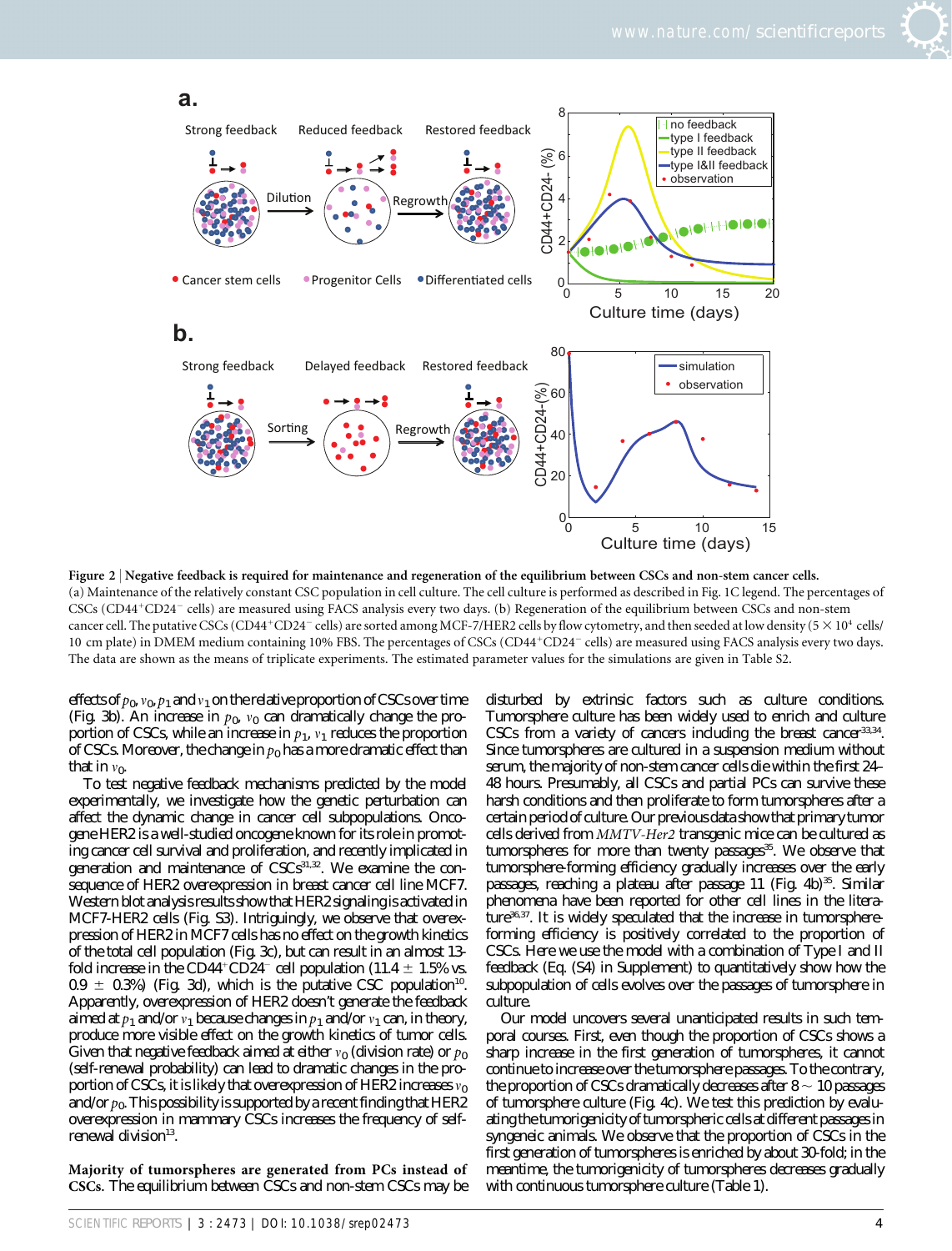



Figure 3 <sup>|</sup> Robustness of the model with a combination of Type I & II negative feedback loops. (a) The simulated total cell number profile is robust to variations of  $v_0$  and  $p_0$ , but is sensitive to variations of  $v_1$  and  $p_1$ . (b) The simulations show that an increase in  $v_0$  or  $p_0$  boosts the relative proportion of CSCs, while an increase in  $v_1$  or  $p_1$  reduces the proportion of CSCs. (c) Simulated growth curve of HER2-overexpressing MCF7 cells and control cells matches the experimental data. MCF7 cells are plated in 6 well plates and the cell culture medium is replaced with fresh medium every 2 days. At the desired moment, cells are harvested and counted by trypan blue exclusion assay. The experiments were performed in triplicate. (d) FACS analysis of the putative CSC population in HER2-overexpressing MCF7 cells and control cells. Overexpression of HER2 resulted in about 10-fold increase in the  $CD44^+CD24^-$  population. The estimated parameter values for the simulations are given in Table S2.

The apparent paradox between increased tumorsphere-forming efficiency and decreased tumorigenicity of high-passages tumorspheres can be explained effectively by the model: both CSCs and some PCs can form tumorspheres, and moreover, the majority of tumorspheres, at least in our experimental model system, are derived from PCs. The proportion of PC-derived tumorspheres gradually increases upon continuous passages while the proportion of CSCderived tumorspheres progressively decreases (Table S1). The dynamic changes in the proportion of both CSCs and PCs are largely due to the depletion of differentiated tumor cells and readjustment of the equilibrium between CSCs and non-stem cancer cells.

CSC-targeted drug is a better choice for long-term maintenance therapy. The CSC hypothesis may be of particular importance because of the observed resistance of CSCs to chemo- and radiation therapies<sup>38,39</sup>. The mathematical model with both Type I and II feedback can be used to study correlations among tumor size, proportion of CSCs and tumor relapse after cancer treatment. Our model studies suggest that CSC-targeted therapy is less effective in shrinkage of tumor size but more effective in long-time suppression of tumor growth and prevention of tumor relapse (Fig. 5a and 5b). In contrast, conventional chemotherapies may cause dramatic tumor shrinkage but a sharp increase in the CSC population (Fig. 5b), presumably due to the killing of TDCs and the relief of negative feedback. To validate this prediction, we assume that the death

rates of PCs and TDCs will be tripled for the case of standard chemotherapy (e.g. doxorubicin) compared to the system without drug treatment, and the feedback strengths for two feedbacks are maintained the same as the case shown in Fig. 1d (see Table S2). Our computation shows that conventional chemotherapies result in a sharp increase in the CSC percentage, which is in agreement with the clinical data reported by Li et al (Fig. 5c)<sup>40</sup>. Since HER2 signaling is critical for self-renewal of  $CSCs<sup>13,32</sup>$ , HER2-targeted therapy (e.g. lapatinib treatment) may preferentially target CSCs. So we vary the parameter that decides division pattern of CSCs when the lapatinib treatment is imposed. As a first approximation, we simply reduce the value of  $p_0$  from 0.5 to 0.3. The simulated results are shown in Fig. 5d, where the blue solid line represents the percentage of CSCs during the course of treatment. Consistent with the observed clinical data, lapatinib treatment leads to a decrease in the percentage of CSCs (Fig. 5d). We don't observe the sharp decrease in the percentage of CSC partially because lapatinib can inhibit the growth of PCs and TDCs as well.

It is generally believed that combined treatment targeting both CSCs and non-stem cancer cells will be the best choice for cancer patient. Interestingly, our simulation results reveal that CSC-targeted therapy can achieve better long-term clinical outcomes compared to combined treatment targeting at both CSCs and non-CSCs (Fig. 5a and 5b). Especially after the long-time maintenance treatment, the tumor volume decreases for a certain period of time (Fig. 5a).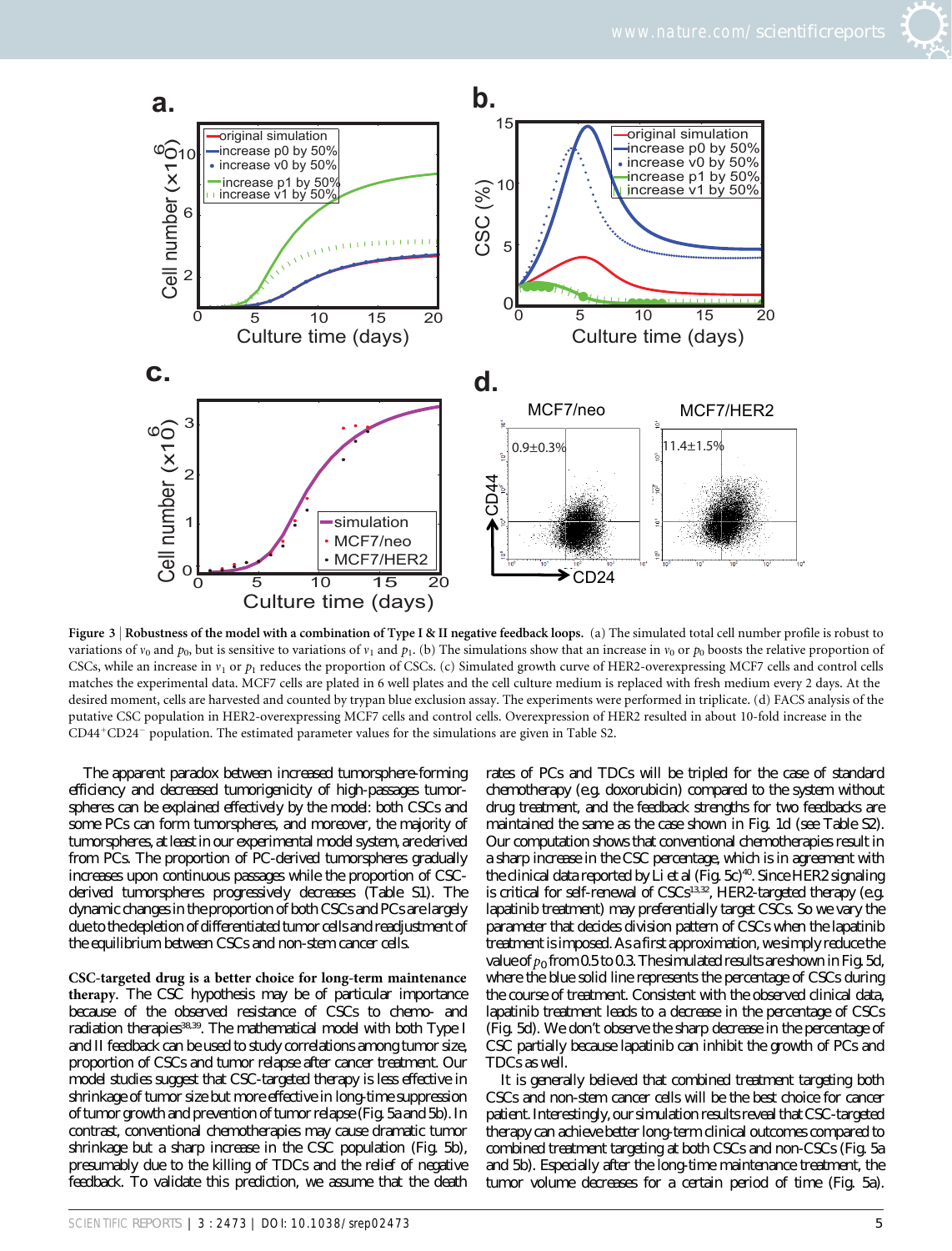



Figure 4 <sup>|</sup> Dynamic change of CSC population during tumorsphere formation and propagation. (a) Microscopy examination of MMTV-Her2/neu primary tumor cells cultured under adherent and suspension conditions. (b) Simulated number of continuously passaged tumorspheres using the mathematical model with two feedback controls matches the experiment very well. (c) Simulated frequency of CSCs during the passages for tumorsphere formation matches the observed data. The observed and predicted frequencies of CSC are listed in Table S1. The estimated parameter values for the simulations are given in Table S2.

However, when the treatment stops, tumors treated with combined therapies will relapse faster than the tumors treated with CSC-targeted therapy. The explanation for this prediction is that reduction in the numbers of PCs and TDCs with conventional therapy leads to a shift from asymmetric to symmetric division or increase the proliferation rate of the remaining CSCs.

We also test the situation in which CSCs could be selectively targeted for destruction by increasing the destruction rate for CSC targeted therapy, and find the overall response pattern is similar to the early drug response (Fig. S4). However, the increased tumor cellkilling activity may be associated with increased toxicity in clinical situations, and it remains to be validated on whether complete remission as a result of CSC-targeted therapy alone is achievable in practice.

Table 1 <sup>|</sup> Tumor formation capability of adherent cells and continuously passaged tumorspheres

| No. of<br>injected cells | Adherent<br>culture | Serial passages of tumorspheres |                |     |                 |
|--------------------------|---------------------|---------------------------------|----------------|-----|-----------------|
|                          |                     | P1                              | P <sub>2</sub> | P8  | P <sub>14</sub> |
| 50                       | ΝA                  | 3/8                             | ΝA             | NA. | ΝA              |
| 100                      | 0/4                 | 4/4                             | 3/4            | 3/4 | ΝA              |
| 500                      | 0/4                 | 8/8                             | ΝA             | NA. | 0/4             |
| 1,000                    | 0/4                 | N/A                             | 4/4            | 4/4 | 0/4             |
| 5,000                    | 4/4                 | 4/4                             | 4/4            | 3/4 | 0/4             |
| 10,000                   | 2/2                 | ΝA                              | 2/2            | NA. | 1/2             |

After injection into the mammary fat pads of syngeneic mice at different concentrations, mice were examined weekly for tumors by observation and palpation. The number of tumors formed and the number of injections performed are indicated for each population at 12 weeks. NA: not available.

#### Discussion

In this paper, we develop a set of mathematical models for studying the dynamic interaction between CSCs and non-stem cancer cells. After benchmarking against direct tissue culture experiments and xenograft transplantation assays, we conclude that the appropriate model needs negative feedbacks on both division rates (Type I) and self-renewal probabilities (Type II) in order to obtain the experimentally observed balance between CSCs and non-stem cancer cells. This study suggests that CSCs alone are more likely to undergo symmetric division (self-renewal) at a higher proliferation rate; whereas CSCs directly or directly interacted with differentiated cancer cells are likely to undergo asymmetric division at a lower proliferation rate. This dynamic interaction between CSCs and non-stem cancer cells eventually determine the proportion of CSCs within a tumor.

Our mathematical model provides an explanation for the question why in xenograft transplantation assays the CSC content of the minimum cell dose for tumor growth is usually 10 times higher than that is required when sorted CSCs are used<sup>10,30,41</sup>. According to our models, TDCs impose a negative feedback on the self-renewal probability and/or proliferation rate of CSCs, therefore inhibit tumor initiation when unsorted bulky cells are used for injection. Since only live TDCs are capable of executing these negative feedback effects, our models do not apply to many other studies of tumor transplantation in syngeneic animal models, in which adding lethally irradiated tumor cells to the injected cell population reduces the number of cells required to cause tumor growth<sup>42,43</sup>. In this case, the dead cells cannot maintain the functional interaction with CSCs but instead may release cellular components that stimulate an inflammatory response, which is well known to promote tumor growth<sup>36,44</sup>.

Another interesting phenomenon is that CSCs isolated from either primary tissues or cell lines can rapidly regenerate the original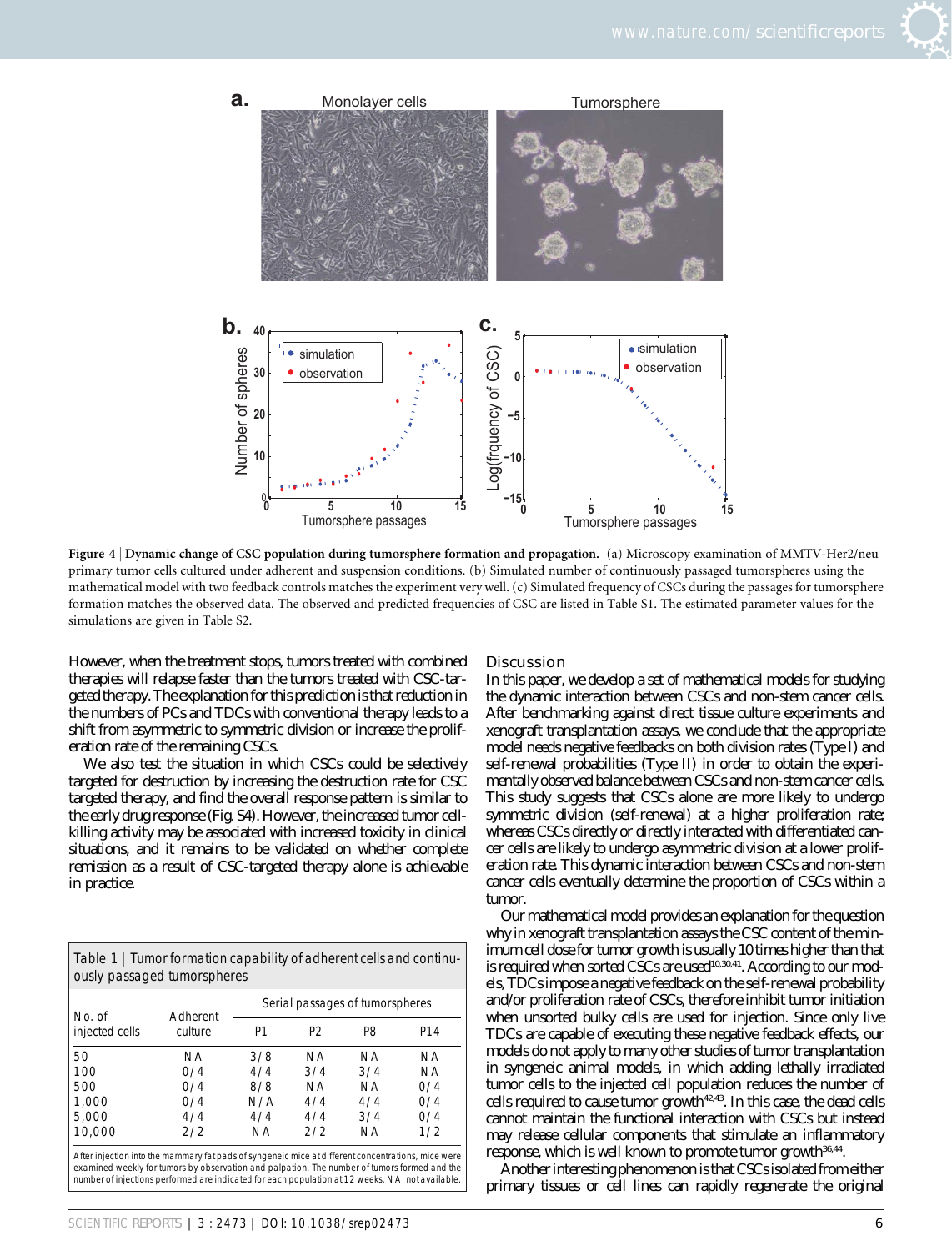



Figure 5 | Simulated tumor responses to different anti-cancer drug treatments and with a comparison to clinical data. (a) Simulated tumor size changes with three different treatment strategies: CSC-targeted therapy, conventional chemotherapy and combination of these two. (b) The dynamics of the proportion of CSCs with three different treatment strategies. (c–d) Simulated percentage of CSCs compared to clinical data with two drug treatment strategies. The simulated curves agree well with the mean curves of clinical data. The percentages of CD44+CD24<sup>-</sup> cells represent the CSCs in primary tumors under the treatment of conventional chemotherapy and dual EGFR/HER2 inhibitor lapatinib. The clinical data on chemotherapy and lapatinib treatment is derived from40. The estimated parameter values for the simulations are given in Table S2.

heterogeneity and maintain it at a relatively constant level $10,11$ . Recently, several studies suggested that CSCs may arise from noncancer stem cells randomly or induced by microenvironmental factors via an EMT process<sup>11,45</sup>. To maintain a stable equilibrium, the rate of CSC differentiation must be balanced by the rate of CSC formation through constant self-renewal of CSCs and conversion from non-stem cancer cells<sup>11,15</sup>. Interestingly, simulations of our mathematical models show that a very strict condition on model parameters (Eq. (S6)) must be imposed in order for the cell population to reach an equilibrium state (also see Fig. S7).

Sphere culture, which was introduced to isolate and expand neural stem cells, has been adopted to enrich and quantify the frequency of  $CSCs$  in a variety of primary tumor cells or cancer cell lines<sup>34</sup>. The premise for this assay is that most if not all tumorspheres are derived from CSCs. It is often observed that the differences between the frequency of tumorsphere formation and the frequency of tumorinitiation in a xenograft assay range from a few percent to several orders of magnitude<sup>38,41,45</sup>. These differences are explained based on the belief that not every single CSC can survive and grow into a tumor in the transplanted animals. If the in-vivo transplantation assay accurately reflects the frequency of CSCs, another alternative explanation is that not all tumorspheres are derived from CSCs. Actually it has been shown that the majority  $(>90%)$  of neural spheres are not stem-cell derived<sup>21</sup>. If the majority of tumorspheres are derived from PCs, our model provides a clear explanation for the apparently paradoxical observation that, in the continuously

passaged tumorspheres, the frequency of tumorsphere formation increases but the frequency of CSCs decreases (Table S1). Similarly, we can also explain why tumorsphere culture cannot always be used to enrich CSCs from all tumor cell lines<sup>46</sup>. According to our model studies, the proportion of CSCs during tumorsphere culture is determined by two critical factors: the selfrenewal frequency of CSCs during each tumorsphere formation and the ratio of tumorspheres derived from CSCs or PCs.

Finally, our models may have some clinical applications such as predicting the efficicacy of anti-cancer therapy. The CSC hypothesis suggests that a cure for cancer should include the complete loss of cancer stem cell function<sup>47,48</sup>. Current therapeutic strategies preferentially target at non-stem cancer cells, underscoring the need for developing CSC-specific therapies. It is generally believed that the optimal therapeutic regimen is needed to target at both CSCs and non-CSCs. The relevant question is whether combinations of multiple drugs always achieve better results than a single drug treatment. If non-CSCs can indeed negatively affect the self-renewal of CSCs as our model suggests, removal of non-CSCs by non-CSC targeting conventional therapy can relieve the negative feedback regulation, leading to enhancement of self-renewal of CSCs. Consistent with our modeling results, the dramatic increase in the proportion of CSCs after conventional chemotherapies has been reported<sup>38</sup>. Another surprising result of our model studies is that CSC-targeted drugs can eventually do a better job to inhibit tumor growth and to prevent tumor relapse than a combination of drugs that target at both CSCs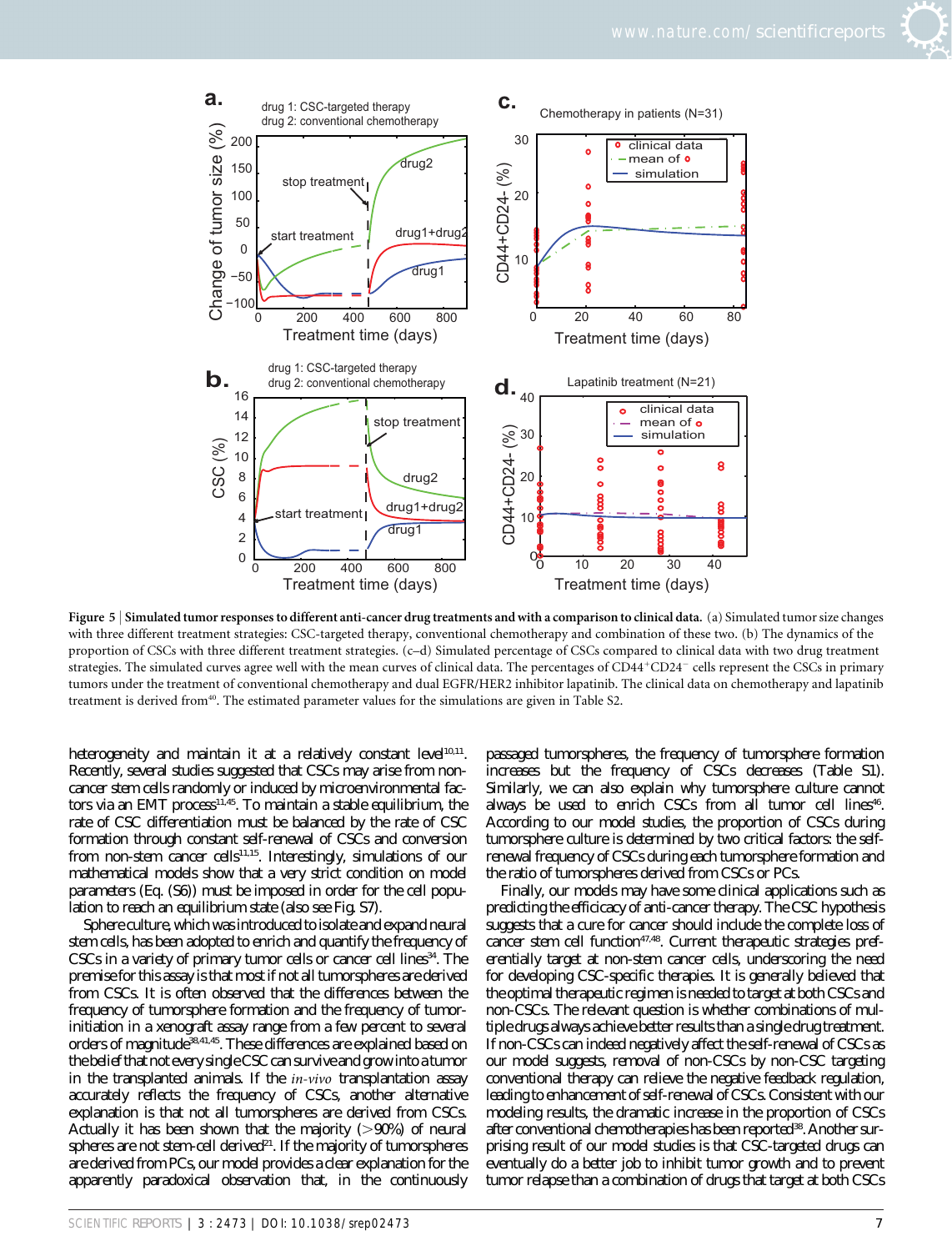and non-CSCs if no drug-resistant mutations occur. This prediction, if justified in vivo, will have a significant implication to the development of anti-cancer therapies.

#### Methods

Cell culture and proliferation analysis. MCF7/neo and MCF/HER2-18 cell lines (kindly provided by Dr. Rachel Schiff at the Baylor College of Medicine) were grown in DMEM/F12 medium supplemented with  $10\%$  FBS and 5 µg/ml insulin<sup>49</sup>. Cells were cultured at 37 $\mathrm{C}$  in a humidified atmosphere containing 5%  $\mathrm{CO}_2$ .

Isolation and culture of cancer cells from MMTV-Neu transgenic mouse mammary tumors. Isolation and culture of cancer epithelial cells from mammary tumors of MMTV-Her2/neu-transgenic mice were described previously<sup>50</sup>. In short spontaneous mammary tumors that developed from MMTV-Neu transgenic mice were harvested, and digested in DMEM/F12 medium with 1.5 mg/ml collagenase (Worthington) and 20  $\mu$ g/ml hyaluronidase (MP Biomedicals) for 2 hours at 37°C. The pellet was resuspended in  $\text{DMEM/F12}$  medium and passed through a 40  $\mu$ m strainer (PALL Corporation) to collect single cells. The Lin<sup>-</sup> epithelial cells were enriched by removing  $CD45+/Ter119+$ ,  $CD31+$  and  $CD140a+$  cells using antibodies against those respective surface antigens and the EasySep magnet (StemCell Technologies, Vancouver, BC, Canada) according to the manufacturer's instructions. The isolated cells were maintained in Dulbecco's modified Eagle's medium (DMEM, Gibco) with 10% fetal-bovine serum (FBS, SAFC Biosciences) and 10 mg/ml insulin (Sigma) as differentiated cancer cells.

In vitro propagation of tumorspheres. Cells harvested from spontaneous tumors were cultured in ultra-low attachment 6-well plates (Corning, Acton, MA, USA) at a density of 5000 cells/ml in serum-free DMEM/F12 medium (Invitrogen) supplemented with 20 ng/ml epidermal growth factor (EGF, Sigma, St. Louis, MO, USA), 10 ng/ml basic fibroblast growth factor (bFGF, Sigma),  $5 \mu$ g/ml insulin (Sigma),  $1 \times B27$  supplement (Invitrogen) and 0.4% bovine serum albumin (BSA, Sigma).

Flow cytometry analysis. Fluorescence-activated cell sorting (FACS) analysis was performed using an FC500 CXP flow cytometer (Beckman Coulter, Fullerton, CA, USA). Cells were stained with the following antibodies: PE-conjugated anti-CD24 and FITC-conjugated anti-CD44 (BioLegend, San Diego, CA, USA). Cell sorting was carried out on a FACSAria II cell sorter (Becton Dickinson).

In vivo tumorigenesis assays. Cells were resuspended in 20  $\mu$ l DMEM/F12 medium and mixed with 20  $\mu$ l Matrigel (Becton Dickinson) at a 1:1 ratio and held on ice. The entire 40 µl sample was injected into either no.4 mammary glands of MMTV-Her2/ neu-transgenic and NOD/SCID mice anesthetized with isoflurane according to the animal protocol approved by the USC committee for research in vertebrate animals. Tumor sizes were measured weekly. Incidence of xenograft tumor formation was scored 12–13 weeks after injection.

Statistical analysis. Data were expressed as the mean (standard deviation (SD)). Differences between any two groups were determined by ANOVA.  $P < 0.05$  was considered statistically significant.

Parameter fitting procedure. A range of parameters in the model is first chosen. Many values of each parameter are then uniformly and randomly sampled within the range to compute the numbers of CSCs, PCs, and TDCs in the model. The case that has the minimal least square error with L2 norm between the simulation and the observed data is considered as the best fit. For example, for the model with two feedbacks in Fig. 1C, the range of  $p_0$  is between 0 and 1,  $q_0$  is between 0 and 1 -  $p_0$  after  $p_0$  is chosen, the feedback strength  $\gamma$  is between 10<sup>-13</sup> and 10<sup>-16</sup>,  $\beta$  is between 10<sup>-13</sup> and  $10^{-11}$ , and five values of each parameter are uniformly selected in the given range to perform the simulations.

- 1. Clarke, M. F. et al. Cancer stem cells--perspectives on current status and future directions: AACR Workshop on cancer stem cells. Cancer Res. 66, 9339–9344 (2006).
- 2. Shipitsin, M.et al. Molecular definition of breast tumor heterogeneity. Cancer Cell 11, 259–273 (2007).
- 3. Pece, S. et al. Biological and molecular heterogeneity of breast cancers correlates with their cancer stem cell content. Cell 140,  $62-73$  (2010).
- 4. Ben-Porath, I. et al. An embryonic stem cell-like gene expression signature in poorly differentiated aggressive human tumors. Nat. Genet. 40, 499–507 (2008).
- 5. Visvader, J. E. & Lindeman, G. J. Cancer stem cells in solid tumours: accumulating evidence and unresolved questions. Nat. Rev. Cancer 8, 755-768 (2008)
- 6. Tan, B. T., Park, C. Y., Ailles, L. E. & Weissman, I. L. The cancer stem cell hypothesis: a work in progress. Lab. Invest. 86, 1203–1207 (2006).
- 7. Dalerba, P., Cho, R. W. & Clarke, M. F. Cancer stem cells: models and concepts. Annu. Rev. Med. 58, 267-284 (2007).
- 8. Hill, R. P. & Perris, R. "Destemming" cancer stem cells. J. Natl. Cancer Inst. 99, 1435–1440 (2007).
- Lobo, N. A., Shimono, Y., Qian, D. & Clarke, M. F. The biology of cancer stem cells. Annu. Rev. Cell Dev. Biol. 23, 675–699 (2007).
- 10. Al-Hajj, M., Wicha, M. S., Benito-Hernandez, A., Morrison, S. J. & Clarke, M. F. Prospective identification of tumorigenic breast cancer cells. Proc. Natl. Acad. Sci. U. S. A. 100, 3983–3988 (2003).
- 11. Iliopoulos, D., Hirsch, H. A., Wang, G. & Struhl, K. Inducible formation of breast cancer stem cells and their dynamic equilibrium with non-stem cancer cells via IL6 secretion. Proc. Natl. Acad. Sci. U. S. A. 108, 1397–1402 (2011).
- 12. Ailles, L. E. & Weissman, I. L. Cancer stem cells in solid tumors. Curr. Opin. Biotechnol. 18, 460–466 (2007).
- 13. Cicalese, A. et al. The tumor suppressor p53 regulates polarity of self-renewing divisions in mammary stem cells. Cell 138, 1083–1095 (2009).
- 14. Mackillop, W. J., Ciampi, A., Till, J. E. & Buick, R. N. A stem cell model of human tumor growth: implications for tumor cell clonogenic assays. J. Natl. Cancer Inst. 70, 9–16 (1983).
- 15. Gupta, P. B.et al. Stochastic state transitions give rise to phenotypic equilibrium in populations of cancer cells. Cell 146, 633-644 (2011).
- 16. Boman, B. M., Wicha, M. S., Fields, J. Z. & Runquist, O. A. Symmetric division of cancer stem cells--a key mechanism in tumor growth that should be targeted in future therapeutic approaches. Clin. Pharmacol. Ther. 81, 893–898 (2007).
- 17. Sehl, M. E., Sinsheimer, J. S., Zhou, H. & Lange, K. L. Differential destruction of stem cells: implications for targeted cancer stem cell therapy. Cancer Res. 69, 9481–9489 (2009).
- 18. Zhu, X., Zhou, X., Lewis, M. T., Xia, L. & Wong, S. Cancer stem cell, niche and EGFR decide tumor development and treatment response: A bio-computational simulation study. J. Theor. Biol. 269, 138–149 (2010).
- 19. Rodriguez-Brenes, I. A., Komarova, N. L. & Wodarz, D. Evolutionary dynamics of feedback escape and the development of stem-cell-driven cancers. Proc. Natl. Acad. Sci. U. S. A. 108, 18983–18988 (2011).
- 20. Lander, A. D., Gokoffski, K. K., Wan, F. Y., Nie, Q. & Calof, A. L. Cell lineages and the logic of proliferative control. PLoS Biol. 7, e15 (2009).
- 21. Deleyrolle, L. P. et al. Determination of somatic and cancer stem cell self-renewing symmetric division rate using sphere assays. PLoS ONE 6, e15844 (2011).
- 22. Selby, P., Bizzari, J. P. & Buick, R. N. Therapeutic implications of a stem cell model for human breast cancer: a hypothesis. Cancer Treat. Rep. 67, 659–663 (1983).
- 23. Morton, C. I., Hlatky, L., Hahnfeldt, P. & Enderling, H. Non-stem cancer cell kinetics modulate solid tumor progression. Theor. Biol. Med. Model. 8, 48 (2011).
- 24. Schober, M. & Fuchs, E. Tumor-initiating stem cells of squamous cell carcinomas and their control by TGF-beta and integrin/focal adhesion kinase (FAK) signaling. Proc. Natl. Acad. Sci. U. S. A. 108, 10544–10549 (2011).
- 25. Norton, L., Simon, R., Brereton, H. D. & Bogden, A. E. Predicting the course of Gompertzian growth. Nature 264, 542–545 (1976).
- 26. Norton, L. A Gompertzian model of human breast cancer growth. Cancer Res. 48, 7067–7071 (1988).
- 27. Brunner, N. et al. Characterization of the T61 human breast carcinoma established in nude mice. Eur. J. Cancer Clin. Oncol. 21, 833–843 (1985).
- 28. Lo, W. C. et al. Feedback regulation in multistage cell lineages. Math. Biosci. Eng. 6, 59–82 (2009).
- 29. Johnston, M. D., Edwards, C. M., Bodmer, W. F., Maini, P. K. & Chapman, S. J. Mathematical modeling of cell population dynamics in the colonic crypt and in colorectal cancer. Proc. Natl. Acad. Sci. U. S. A. 104, 4008–4013 (2007).
- 30. O'Brien, C. A., Pollett, A., Gallinger, S. & Dick, J. E. A human colon cancer cell capable of initiating tumour growth in immunodeficient mice. Nature 445, 106–110 (2007).
- 31. Magnifico, A. et al. Tumor-initiating cells of HER2-positive carcinoma cell lines express the highest oncoprotein levels and are sensitive to trastuzumab. Clin. Cancer Res. 15, 2010–2021 (2009).
- 32. Korkaya, H., Paulson, A., Iovino, F. & Wicha, M. S. HER2 regulates the mammary stem/progenitor cell population driving tumorigenesis and invasion. Oncogene 27, 6120–6130 (2008).
- 33. Dontu, G. et al. In vitro propagation and transcriptional profiling of human mammary stem/progenitor cells. Genes Dev. 17, 1253–1270 (2003).
- 34. Dontu, G. & Wicha, M. S. Survival of mammary stem cells in suspension culture: implications for stem cell biology and neoplasia. J. Mammary Gland Biol. Neoplasia 10, 75–86 (2005).
- 35. Gu, Y. et al. The effect of B27 supplement on promoting in vitro propagation of Her2/neu-transformed mammary tumorspheres. J. Biotech. Res. 3, 7–18 (2011).
- 36. Iliopoulos, D., Hirsch, H. A. & Struhl, K. An epigenetic switch involving NFkappaB, Lin28, Let-7 MicroRNA, and IL6 links inflammation to cell transformation. Cell 139, 693–706 (2009).
- 37. Cariati, M. et al. Alpha-6 integrin is necessary for the tumourigenicity of a stem cell-like subpopulation within the MCF7 breast cancer cell line. Int. J. Cancer 122, 298–304 (2008).
- 38. Yu, F. et al. let-7 regulates self renewal and tumorigenicity of breast cancer cells. Cell 131, 1109–1123 (2007).
- 39. Bao, S. et al. Glioma stem cells promote radioresistance by preferential activation of the DNA damage response. Nature 444, 756-760 (2006).
- 40. Li, X. et al. Intrinsic resistance of tumorigenic breast cancer cells to chemotherapy. J. Natl. Cancer Inst. 100, 672–679 (2008).
- 41. Ricci-Vitiani, L. et al. Identification and expansion of human colon-cancerinitiating cells. Nature 445, 111–115 (2007).
- 42. Steel, G. G., Adams, K. & Stephens, T. C. Clonogenic assays in the B16 melanoma: response to cyclophosphamide. Br. J. Cancer 36, 618–624 (1977).